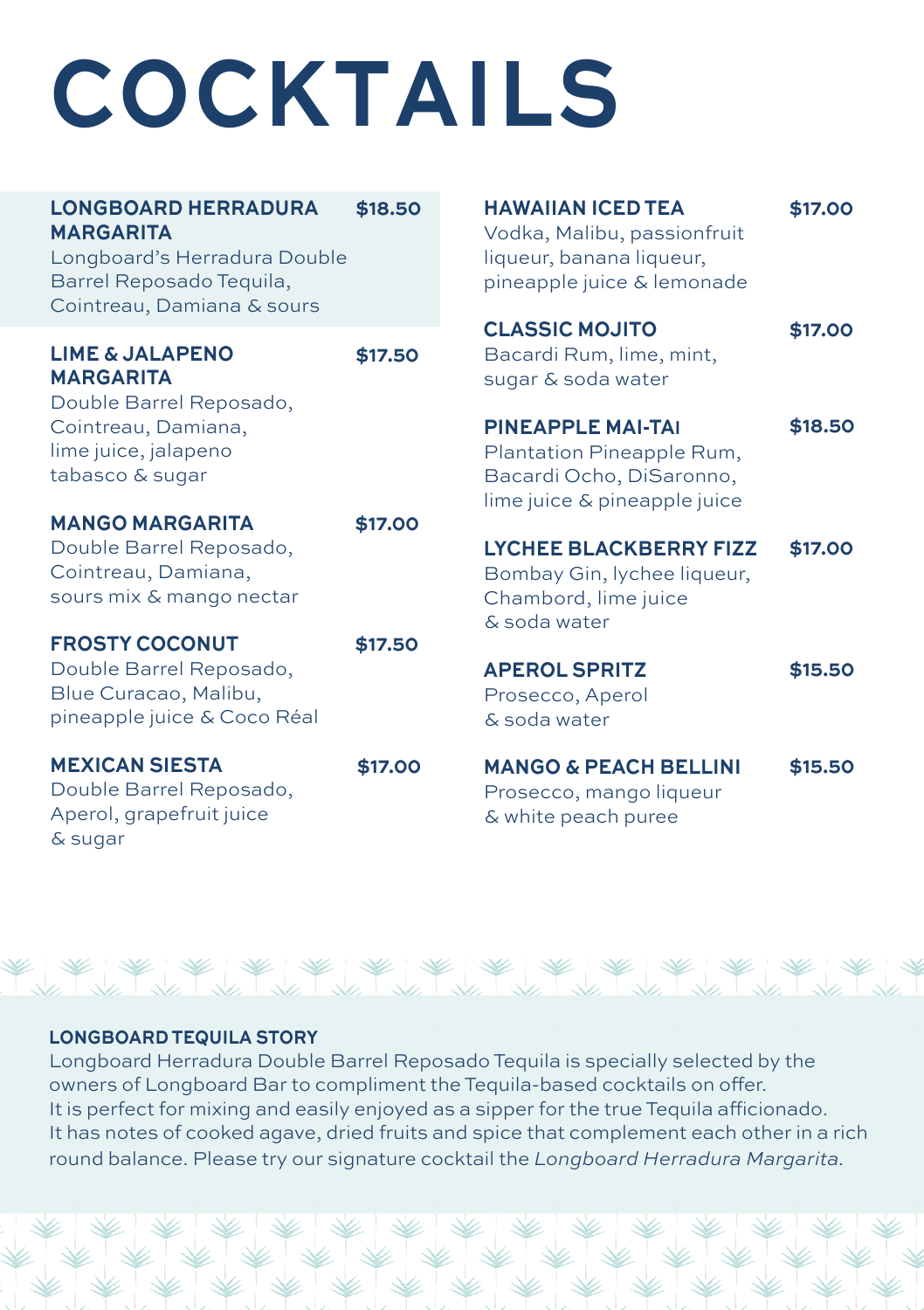## **STUBBIES & CANS**

| <b>Boags Light</b>                         | \$7.50    |
|--------------------------------------------|-----------|
| <b>XXXX Gold</b>                           | \$7.00    |
| <b>Iron Jack</b>                           | \$7.50    |
| <b>Hahn Ultra Crisp (GF)</b>               | \$8.00    |
| <b>Heineken</b>                            | \$8.50    |
| Asahi                                      | \$8.50    |
| <b>Dos Equis</b>                           | \$9.00    |
| <b>Peroni Leggera</b>                      | \$8.00    |
| Corona                                     | \$9.00    |
| <b>Your Mates Brewing Larry (Pale Ale)</b> | \$12.00   |
| <b>Balter Hazy Ipa</b>                     | \$12.00   |
| <b>Stone &amp; Wood Pacific Ale</b>        | \$9.50    |
| <b>Hemmingway Coral Coast Ipa</b>          | \$12.00   |
| <b>Young Henry Motorcycle Oil (Porter)</b> | \$11.00   |
| <b>Alcoholic Ginger Beer</b>               | <b>MP</b> |
| <b>Sour Beer</b>                           | МP        |
|                                            |           |

### **DRAUGHT BEER**

**XXXX Drv Orchard Crush Cider Hahn 3.5 Longboard Lager Green Beacon Tropical Pale Ale Little Creatures Pacific Ale** 

375mL frosty mugs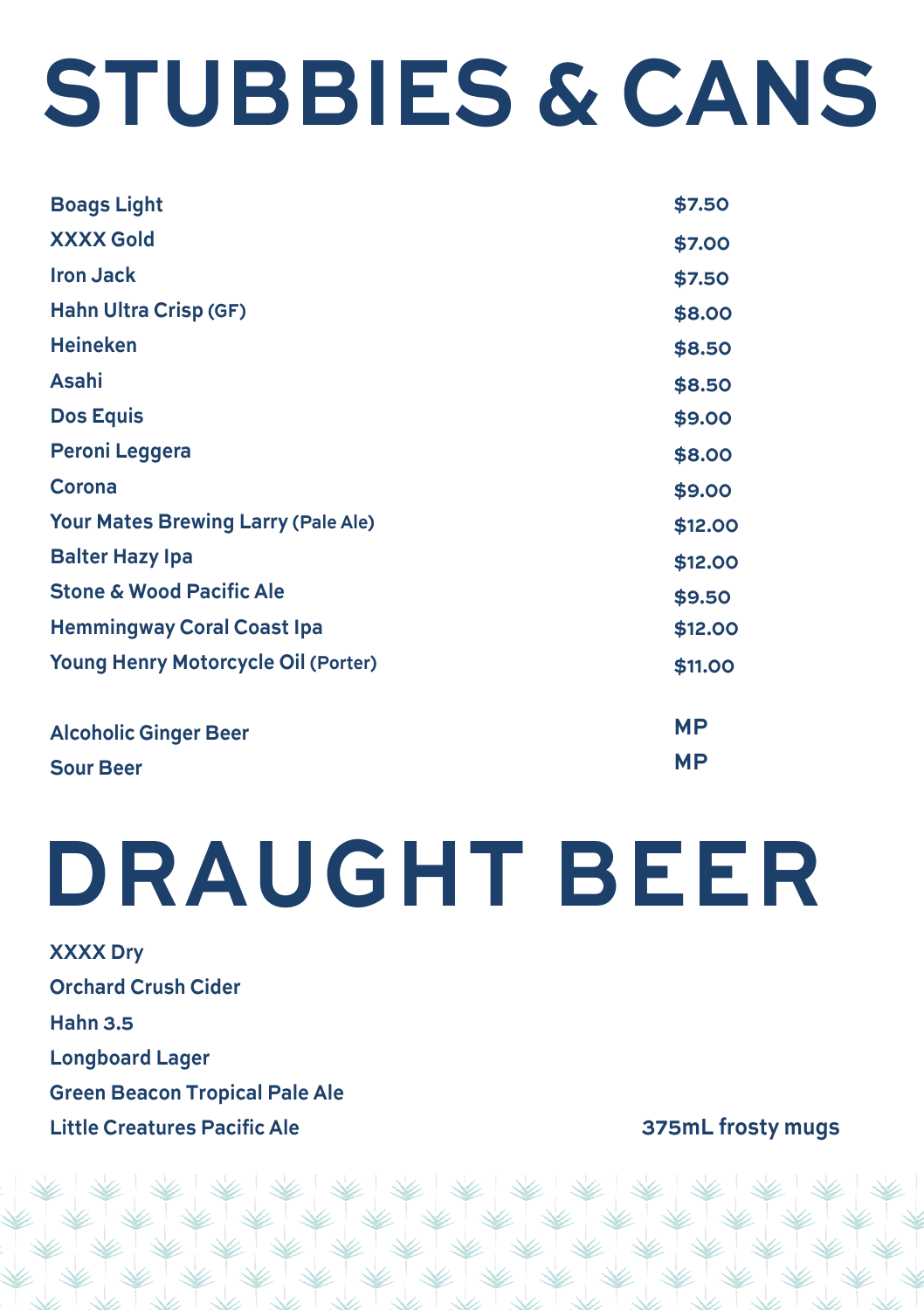## **WINE LIST**

| <b>BUBBLES</b>                                            | GLS    | BTI      |
|-----------------------------------------------------------|--------|----------|
| <b>Dunes &amp; Greene Cha Pin Noir - 200ml (Regional)</b> |        | \$9.90   |
| Angas Premium Moscat (South Australia)                    | \$7.50 | \$36.00  |
| Corte Giara Prosecco DOC (Veneto, Italy)                  | \$9.50 | \$46.00  |
| Bleasdale Sparkling Shiraz (Langhorne Creek, SA)          |        | \$46.00  |
| Idee Fixe Premier Brut Blanc D Blanc (Margaret River, WA) |        | \$68.00  |
| Pol Roger Brut NV (Epernay, France)                       |        | \$145.00 |

| <b>WHITES</b>                                           | <b>SML</b> | <b>FUN</b> | <b>BTL</b> |
|---------------------------------------------------------|------------|------------|------------|
| O'Leary Walker Polish Hill River RIE (Clare Valley, SA) | \$10.00    | \$16.00    | \$48.00    |
| Mesh Eden Valley Riesling (Eden Valley, SA)             |            |            | \$55.00    |
| Twin Islands Sauvignon Blanc (Marlborough, NZ)          | \$9.00     | \$15.00    | \$43.00    |
| Dalrymple Sauvignon Blanc (Tasmania, AU)                |            |            | \$52.00    |
| Pascal Jolivet Sancerre (Loire Valley, France)          |            |            | \$78.00    |
| Haha Pinot Gris (Hawkes Bay, NZ)                        | \$8.50     | \$15.00    | \$38.00    |
| Corte Giara Pinot Grigio (Veneto, Italy)                | \$9.00     | \$15.00    | \$43.00    |
| Wirra Wirra Adelaide Chardonnay (Adelaide Hills, SA)    | \$8.50     | \$14.50    | \$40.00    |
| Heggies Cloudline Chardonnay (Eden Valley, SA)          |            |            | \$46.00    |
| Yalumba Samuel's Collection Viognier (Eden Valley, SA)  |            |            | \$49.00    |